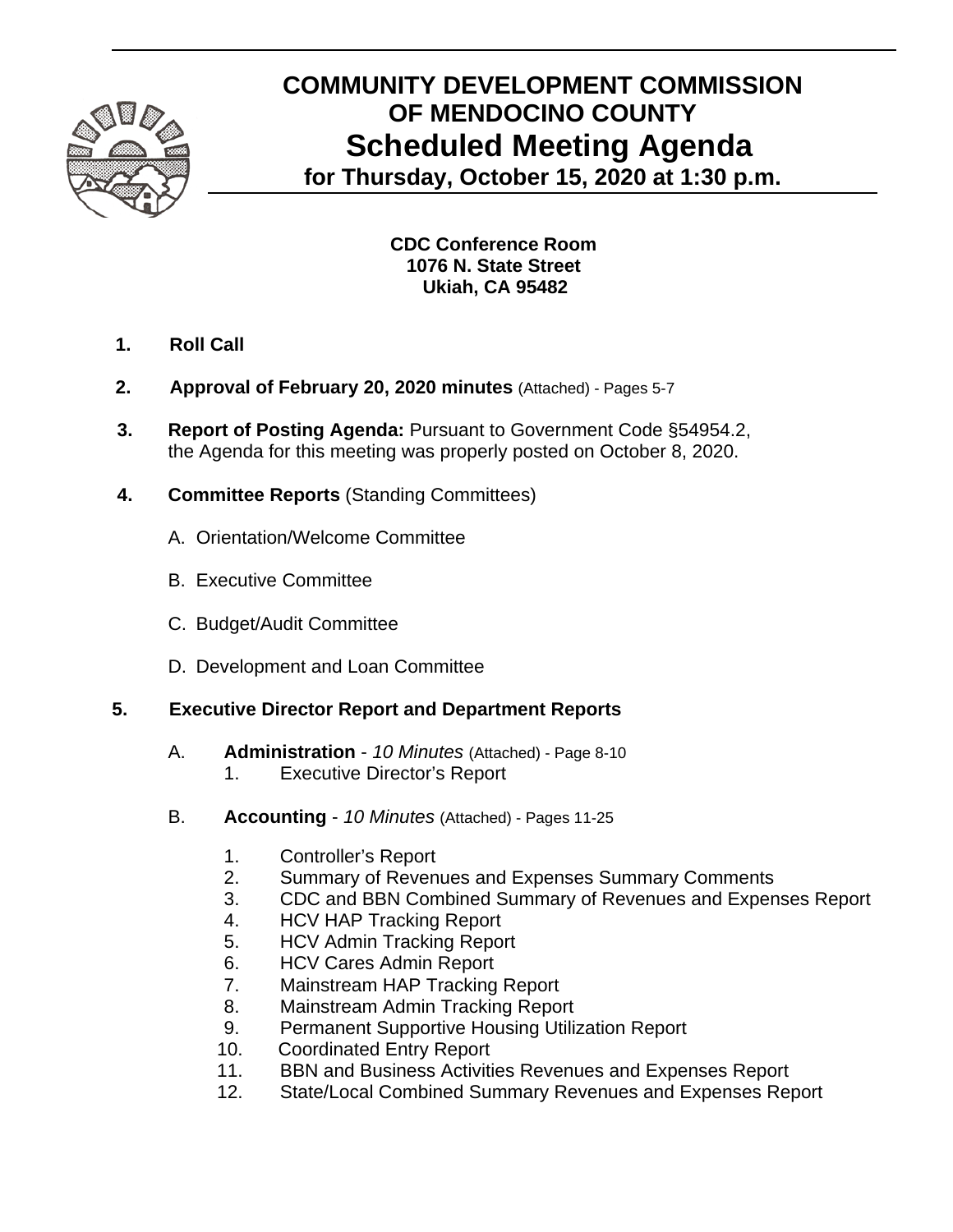- C. **Development and Sustainability** *10 Minutes* (Attached) Pages 26-29
	- 1. Development & Sustainability Department Report
	- 2. Work Order Analysis by Completion Month Report
- D. **Housing** *15 Minutes* (Attached) *-* Pages 30-54
	- 1. Housing Manager's Report
	- 2. Housing Quality Inspection Report
	- 3. Occupancy Status Report
	- 4. Agency Owned Report
- **6. Announcements**  None
- **7. Board Correspondence**  None
- **8. Media/Information**  None
- **9. Unfinished Business**  None
- **10. Board Comments to Staff**  None
- **11. New Business** *-15 Minutes* 
	- A. **TIMED ITEM 1:40 PM Public Hearing, Discussion and Possible Adoption of Resolution # 2026-20 Approving PHA Certifications of Compliance with Annual Plans, Five Year Plan and Related Regulations: Board Resolution to Accompany the Annual PHA Plan and Five Year Plan**: - Pages 55-71
	- B. **Discussion and Possible Action Item Regarding Resolution 2027-20 Approving Updated Success Rate Payment Standards Based on the 2021 50th Percentile Fair Market Rents for the Housing Choice Voucher Program, to be Effective 12/1/2020** - Pages 72-74
	- C. **Discussion and Possible Action Regarding Resolution 2028-20 Adopting Updated Utility Allowance Schedules for use in all Rental Assistance Programs with an Effective Date of 12/01/2020** - Pages 75-83
	- D. **Discussion and Possible Action Regarding Resolution 2029-20 Modification of:**

 **CHAPTER III COMPLETION OF APPLICATION, PREFRENCES, DETERMINATION OF ELIGIBLITY, AND SELECTION OF FAMILIES and**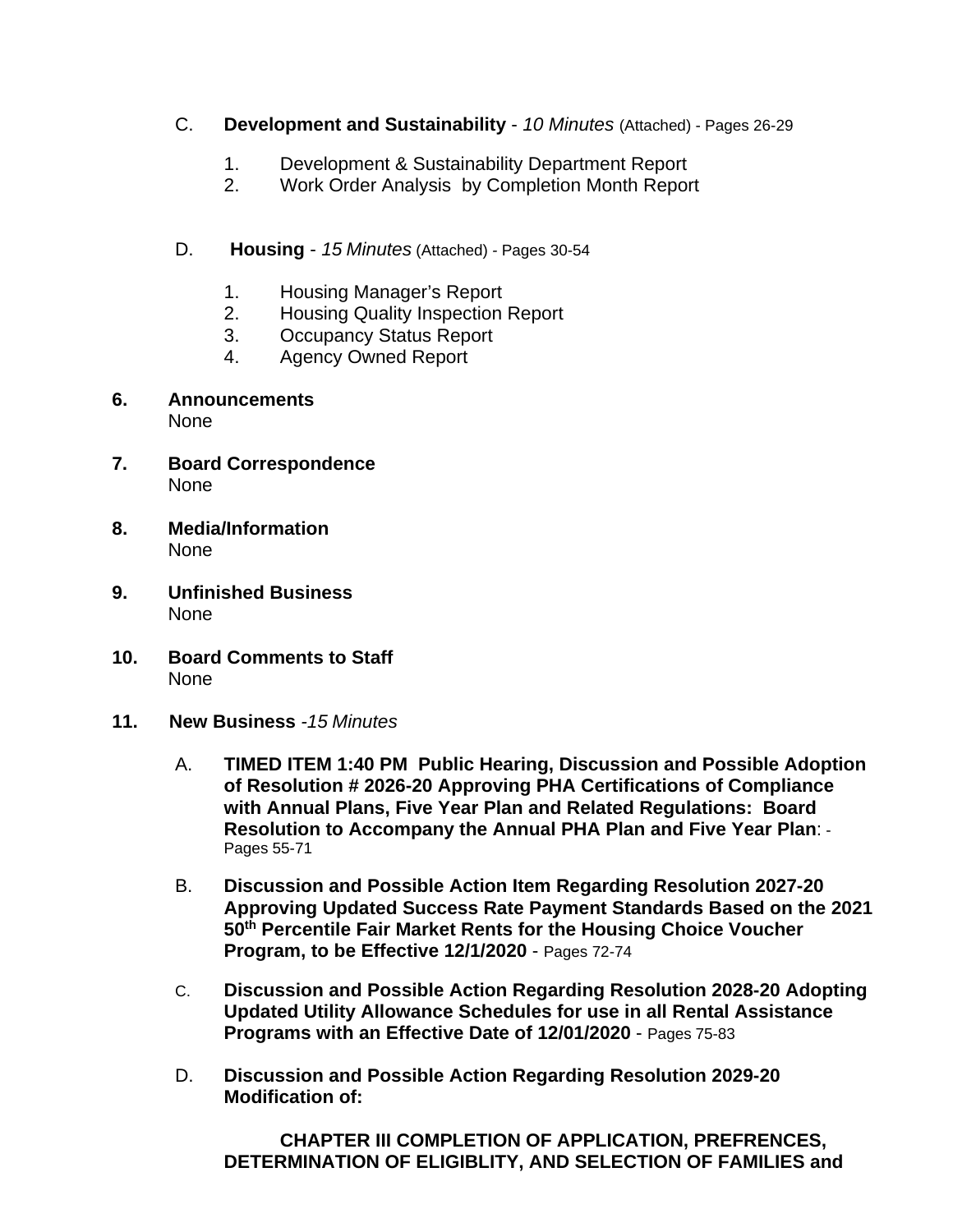#### **CHAPTER VII HOUSING QUALITY STANDARDS AND INSPECTIONS, and**

## **CHAPTER XXI PROJECT BASED VOUCHER**

 **To the Housing Choice Voucher Administrative Plan, which is a supporting document to the Public Housing Annual Plan.** - Pages 84-195

- E. **Discussion and Possible Action Regarding Resolution 2030-20 Approving Revised Chapter II of the Permanent Supportive Housing Program Administrative Plan.** - Pages 196-207
- F. **Discussion and Possible Action Regarding Resolution #2031-20 Approving the Budget for Fiscal Year 2020/2021** - Pages 208-215
- G. **Discussion and Possible Action Regarding Resolution # 2032-20 Approving the Audit for the 2018/2019 Fiscal Year** - Pages 216-276
- **12. Public Expression**
- **13. Adjournment**

## **PUBLIC EXPRESSION**

The Commission welcomes participation in the meeting. Comments shall be limited so that everyone may be heard. This item is limited to matters under the jurisdiction of the Commission which are not on the posted agenda and items which have not already been considered by the Commission. The Commission limits testimony on matters not on the agenda to three minutes per person and not more than 10 minutes for a particular subject. No action will be taken. Individuals wishing to address the Commission under Public Expression are welcome to do so throughout the meeting day. To best facilitate these items, please notify either the Chair of the Board, or a Commissioner.

## **AMERICANS WITH DISABILITIES ACT (ADA) COMPLIANCE**

The Commission complies with ADA requirements and upon request, will attempt to reasonably accommodate individuals with disabilities by making meeting material available in appropriate alternative formats (pursuant to Government Code Section 54953.2). Anyone requiring reasonable accommodation to participate in the meeting should contact the Office Representative I by calling (707) 463-5462 x 121 at least five business days prior to the meeting.

## **ADDITIONS TO AGENDA**

The Brown Act identifies the following three situations in which a body is permitted to take action on a matter not on the posted agenda:

(1) Pursuant to Section 54954.2(b) (2) the body may discuss a non-agenda item when the body determines that the matter in question constitutes an emergency pursuant to